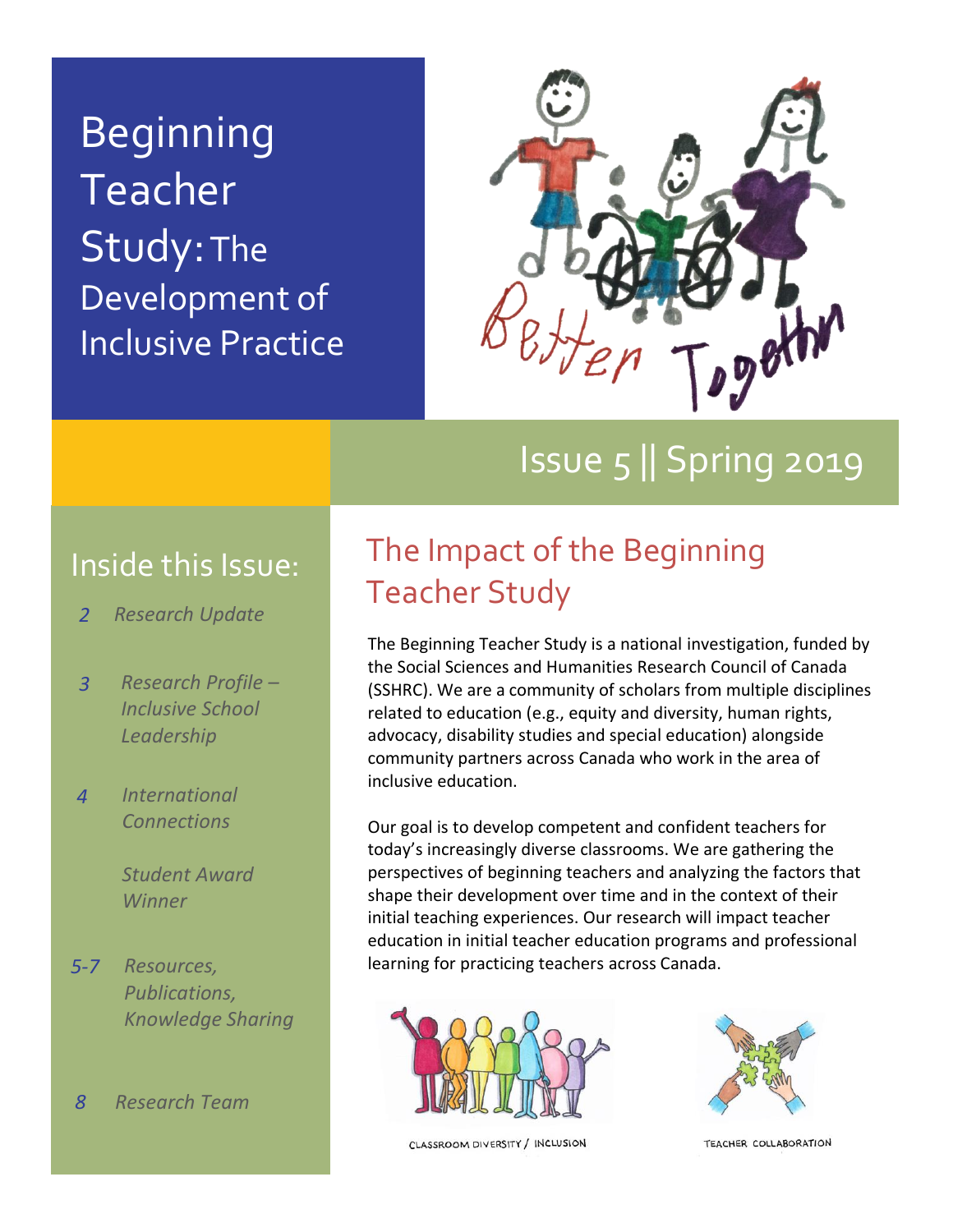## Research Update

We are entering the final year of our 5-year research program. We have been following teacher candidates since the first year of their initial teacher education programs in September 2015. We have invited participants each year to complete the Teacher Efficacy for Inclusive Practice (TEIP) and Beliefs about Learning and Teaching and Questionnaire (BLTQ) and to participate in an interview to find out what experiences have influenced their inclusive practice, their beliefs that all students can be educated in the



inclusive classroom, and their confidence to teach in these classrooms. Our recruitment is complete; but we will follow the participants for one more year. In 2018, we had 278 people participate in answering the surveys and 29 people were interviewed. Thank you to all of those who have participated in the research to date. We could not do it without the time commitment from our participants.

## Findings to Date

Questions were asked to better understand what experiences preservice teachers have had that influence their instructional practice, beliefs about learners, and confidence in teaching as they relate to inclusive education. Increased understanding about the value of these experiences is paramount in ensuring that pre-service teacher programs are graduating teachers who believe that all students belong and can be educated in the inclusive classroom. A hierarchical cluster analysis revealed 6 themes related to the interview date: Practicum Experiences; Mentoring Relationships; Education Program; Professional Development; Past Jobs; and Personal Life Experience. We will continue to investigate these themes as preservice teachers move into the role of classroom teachers.

Research team members are also conducting unique analyses of the data. For example, one of our investigators, Scott Thompson from the University of Regina followed an Arts-Based Education Research (ABER) stratagem. The transcriptions were read in their entirety several times, data were coded; categories created, and themes emerged. Songs were written based upon these themes. Lyrics were fashioned from participants' actual responses. It is anticipated that these songs will lay the foundation to foster a deep emotionality of the experiences of teachers in their beginning inclusive practices, beliefs, and confidence.

The research results have been presented at: **American Educational Research Association** – March 2019, Toronto, Canada **Canadian Society for Studies in Education** – May 2018, Regina, Canada **International Association for the Scientific Study of Intellectual and Developmental Disabilities** – August 2019, Glasgow, UK **European Congress on Educational Research** – September 2019, Hamburg, Germany **International Conference on Autism, Intellectual Disability & Developmental Disabilities** – January 2019, Maui, US **Ontario Council for Exceptional Children** – December 2018; December 2019, Toronto, Canada **Symposium Inclusion Munich** – September 2018, Munich, Germany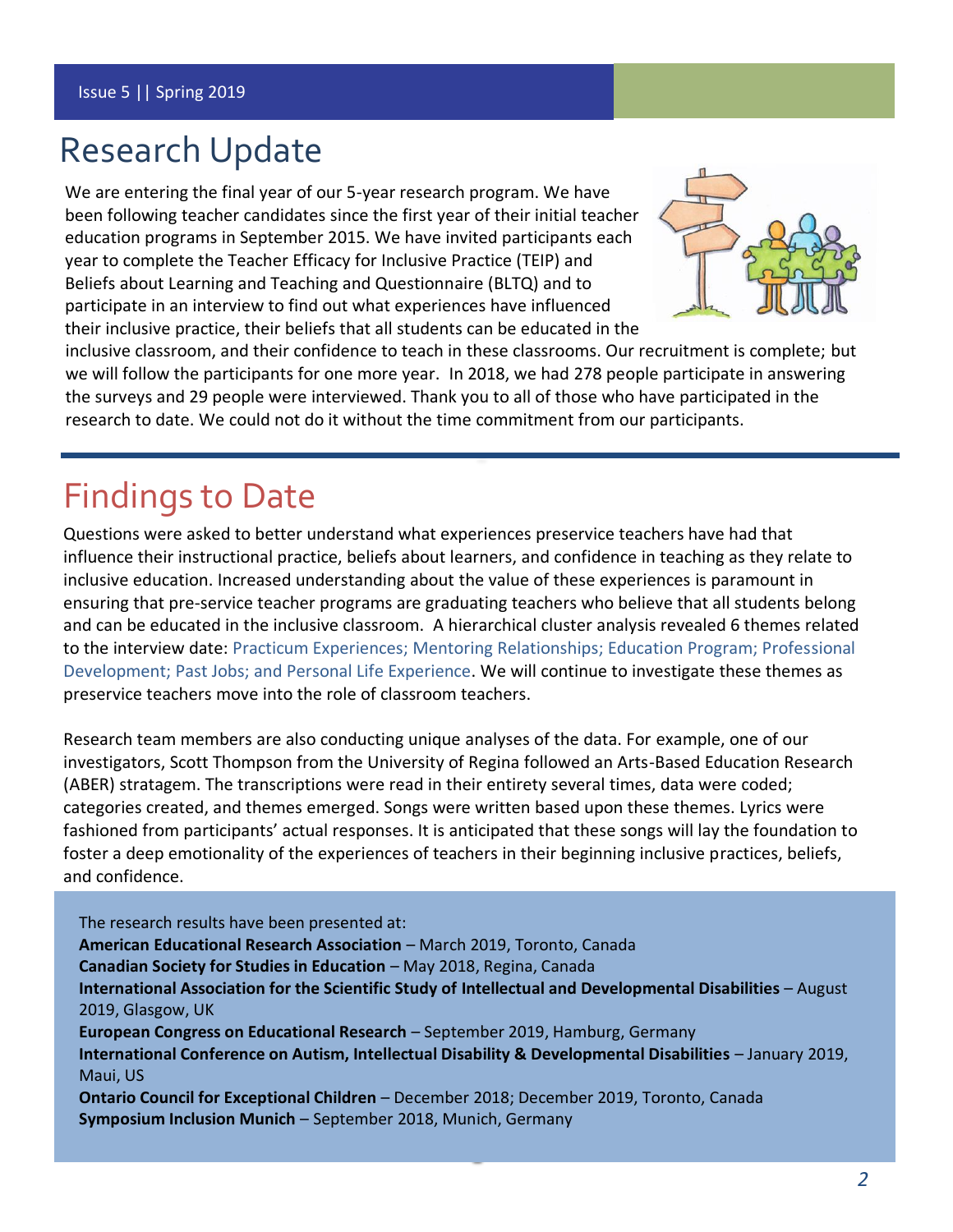## Research Profile – Inclusive School Learning



We are delighted to profile research on the vital role of principals in inclusive education through a study by Steve Sider (Wilfrid Laurier University, Waterloo), a member of our Beginning Teacher Study research team:

About 20 years ago, I sat back in my principal's office chair after calling the parent of a child who I had "caught" doing something good. What he did was simple: He picked up some garbage and put it in a garbage can. He had been to my office multiple times previously due to some significant behavioural concerns. I thanked him for picking up the garbage and then proceeded to call his mom with the good news. Her responses startled me: "In the 10 years he has been in school, I have never received a positive phone call from anyone at his schools." She had received lots of phone calls home, but always to talk about the "problems" he exhibited at school. As I pondered this somewhat innocuous conversation in the middle of a busy school day, I realized that we, as principals, need to deeply think about how we foster inclusive schools in which every student belongs. My research over the past five years has focused on this question: *How can school principals nurture inclusive schools for students with special education needs?*

My 2015-2016 pilot study in Ontario led to a Social Sciences and Humanities Research Council (SSHRC) Insight Development Grant to explore this question in British Columbia, Alberta, Ontario, New Brunswick, and Newfoundland and Labrador between 2016-2018. Along with colleagues, Kimberly Maich (Memorial University of Newfoundland, St. John's) Jacqueline Specht (Western University, London) we collected qualitative and quantitative data from 285 principals representing 27 different school systems. Some of our key findings will be published in academic journals this year and are also accessible in a recent article in The Conversation

[https://theconversation.com/every-child-matters-what-principals-need-to-effectively-lead-inclusive-schools-114249.](https://theconversation.com/every-child-matters-what-principals-need-to-effectively-lead-inclusive-schools-114249)

These findings include the importance of providing professional learning opportunities for principals in areas such as communication and problem-solving instead of just technical aspects of special education such as ensuring proper care of student records. We also identified the importance of the principal in setting the tone for inclusive education in both their "talk and walk." Principals need to regularly refer to why they believe in inclusion and also demonstrate this commitment through their interactions with, and support of, students, teachers, support staff, and parents/caregivers. Lastly, we also identified the challenges that principals experience, often in relative isolation, when fostering inclusive schools.

This research has led to a new SSHRC Insight Grant in which we are expanding our study to explore transformative experiences that principals have in their interactions with students with special education needs. We also have received SSHRC funding to begin developing interactive case studies, in partnership with the Ontario Principals' Council, to support the professional learning of principals. Finally, an emerging area of investigation is how we can learn from Indigenous knowledge keepers about inclusion and school leadership. To this end, we are hosting a conference at the University of British Columbia on June 1, 2019 with 100 educational and academic leaders from across Canada

<https://www.inclusiveeducationresearch.ca/events/intersectionalities.html>.

For more information on this research, please contact (ssider@wlua) or visit my research page [https://www.wlu.ca/academics/faculties/faculty-of-education/faculty-profiles/steve-sider/index.html.](https://www.wlu.ca/academics/faculties/faculty-of-education/faculty-profiles/steve-sider/index.html)

As well, this VoicEd podcast provides a 45-minute exploration of the topic. <https://podcasts.apple.com/gb/podcast/dr-steve-sider-leadership-for-inclusive-education/id1447178053?i=1000434968675>.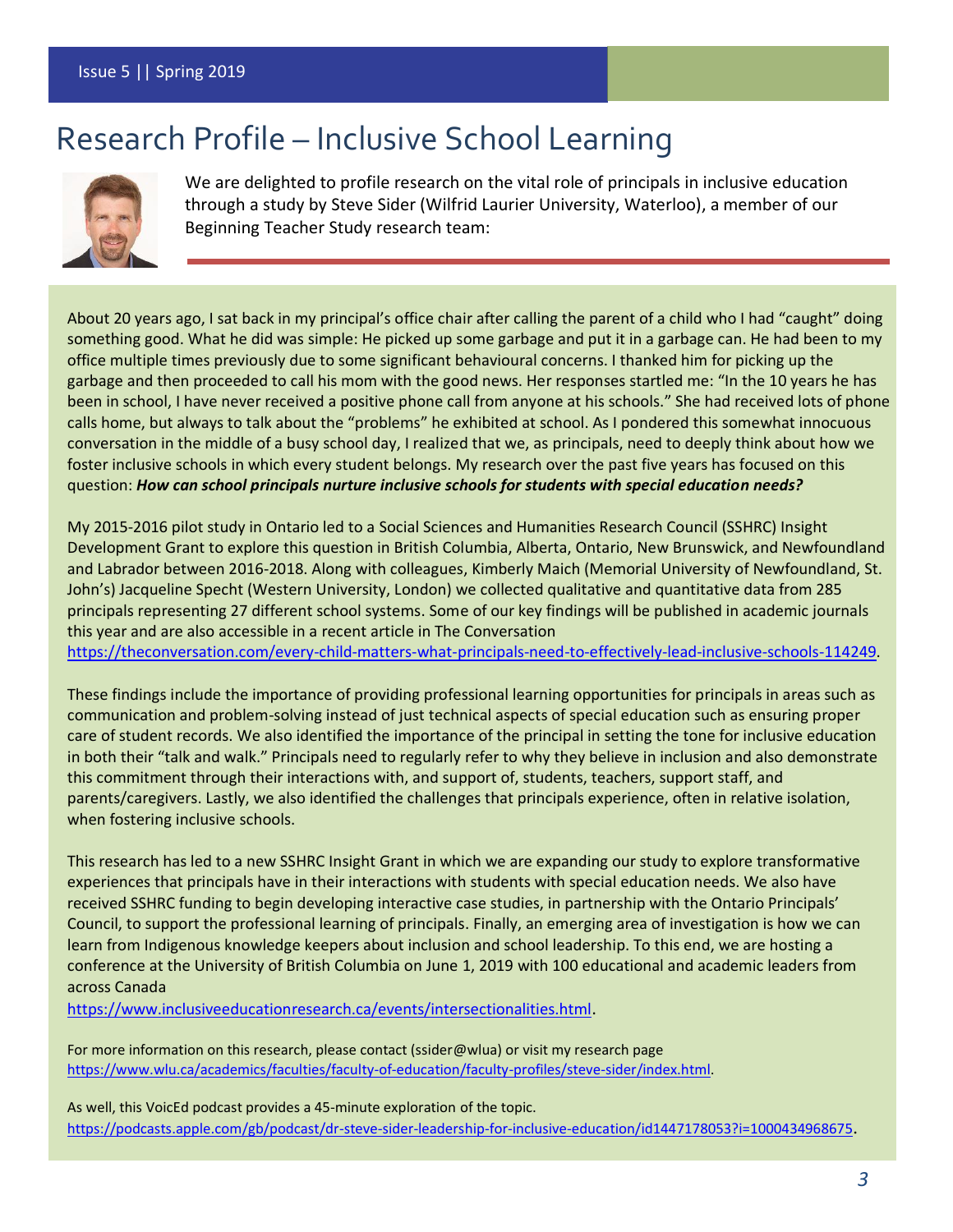## International Connections

At the invitation of the Technical University of Munich (TUM), School of Education in Munich, Germany, Jacqueline Specht (Western University) and Donna McGhie-Richmond (University of Victoria) participated in a Symposium (Oct 2018) and series of workshops organized by Susanne Miesera (TUM). The events focused on Inclusion in School and Teacher Training: A Canada-Germany Collaboration.



During the October 8 symposium, Specht and McGhie-Richmond presented on how inclusion forms a foundation for teacher education programs at Canadian universities and what that looks like. The aims and preliminary results of the SSHRC-Funded Beginning Teacher Study were also presented. Two workshops on each of October 9 and 10 provided opportunities to engage research-focussed faculty in the topic of Effective Inclusive Schools and instructor-focussed faculty in the topic of Teacher Education for Inclusion at the pre-service and in-service levels. Both workshops afforded more informal exploration of inclusion in teacher education programs in Canada and in Germany, through prior review of research articles, presentations, and engaging in small and large group discussion.



With participants of the symposium, including Susanne Miesera, organizer, from the Technical University of Munich, second from right.

## Student Award Winner

Congratulations to Beginning Teacher Study Research Assistant, McKenzie Vanderloon. She is one of the recipients of the Canadian Research Centre on Inclusive Education Research Award for 2019. Her thesis is titled *A longitudinal perspective on the development of teacher efficacy for the use of inclusive practices among Canadian teachers.*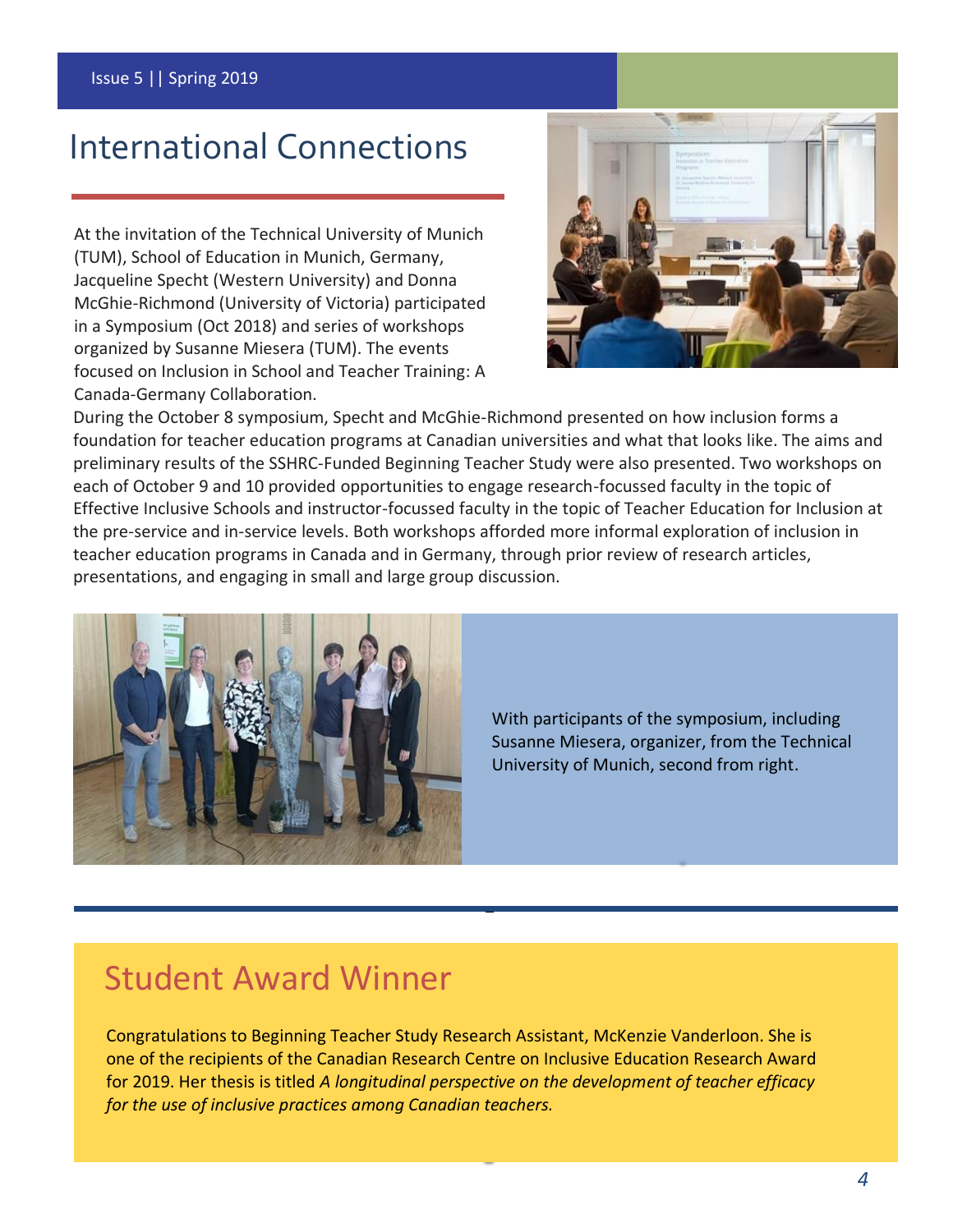## Knowledge Mobilization: Resources, Publications

Recent inclusion related publications and presentations:

The Dr. Vianne Timmons Inaugural Sherman Lecture & Launch of the Accord on Teacher Education can be accessed at [http://csse-scee.ca/acde/events/.](http://csse-scee.ca/acde/events/)



Canadian Association of Educational Psychology (CAEP) President, Jennifer Katz (University of British Columbia) has published a book titled Ensouling [Out Schools: A Universally Designed Framework for Mental](https://www.portageandmainpress.com/product/ensouling-our-schools/)  [Health, Well-Being, and Reconciliation.](https://www.portageandmainpress.com/product/ensouling-our-schools/)



[A recent publication](https://www.inclusiveeducationresearch.ca/docs/Exploring-Leadership-Practices2.pdf) authored by CAEP researchers & the Ontario College of Teachers titled, Preparing Our Future Teachers, which can be accessed at [https://www.edcan.ca/magazine/fall-2018/.](https://www.edcan.ca/magazine/fall-2018/)

The Learning Scientists – *Not too Fast: Things to Consider Before Implementing New Strategies in Your Teaching* [http://www.learningscientists.org/blog/2018/4/26-1.](http://www.learningscientists.org/blog/2018/4/26-1) The article focuses on a secondary source, a talk given by Mark Healy called, ["Nothing Works everywhere: Evidence](https://learningspaces.dundee.ac.uk/tile/2018/04/23/reflection-mark-healys-talk-on-nothing-works-everywhere-evidence-based-approaches-to-learning-and-teaching/)-based Approa[ches to Learning and Teaching"](https://learningspaces.dundee.ac.uk/tile/2018/04/23/reflection-mark-healys-talk-on-nothing-works-everywhere-evidence-based-approaches-to-learning-and-teaching/) published on th[e Teaching Innovation and Learning](https://learningspaces.dundee.ac.uk/tile/)  [Enhancement network](https://learningspaces.dundee.ac.uk/tile/) – a network out of Dundee, Scotland.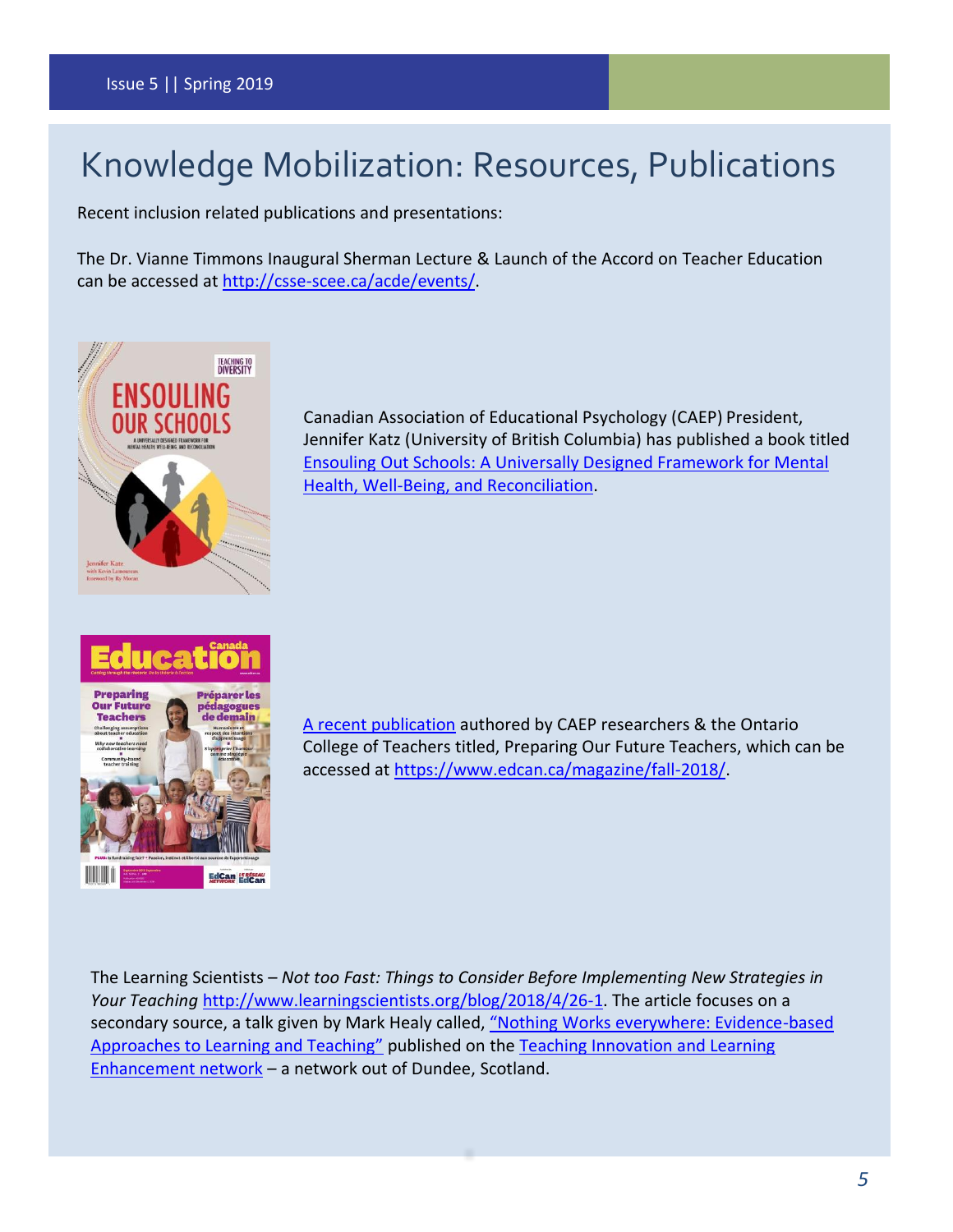### Knowledge Mobilization: Resources, Publications continued

Exploring Leadership Practices through Case Inquiry is a case-based resource that was collaboratively developed by Wilfrid Laurier University, Brock University, Western University, Memorial University of Newfoundland and the Ontario College of Teachers (the College). It is designed to facilitate professional inquiry into inclusive education leadership practices through exploring experiences of school principals.

English: [https://www.oct.ca/-](https://www.oct.ca/-/media/PDF/Exploring%20Leadership%20Practices%20through%20Case%20Inquiry/ExplLdrshpPrctcsCseInqry_en__web.pdf) [/media/PDF/Exploring%20Leadership%20Practices%20through%20Case](https://www.oct.ca/-/media/PDF/Exploring%20Leadership%20Practices%20through%20Case%20Inquiry/ExplLdrshpPrctcsCseInqry_en__web.pdf) %20Inquiry/ExplLdrshpPrctcsCseInqry\_en\_web.pdf



French: [https://www.oct.ca/-](https://www.oct.ca/-/media/PDF/Exploring%20Leadership%20Practices%20through%20Case%20Inquiry/ExplLdrshpPrctcsCseInqry_fr__web.pdf) [/media/PDF/Exploring%20Leadership%20Practices%20through%20Case](https://www.oct.ca/-/media/PDF/Exploring%20Leadership%20Practices%20through%20Case%20Inquiry/ExplLdrshpPrctcsCseInqry_fr__web.pdf) [%20Inquiry/ExplLdrshpPrctcsCseInqry\\_fr\\_\\_web.pdf](https://www.oct.ca/-/media/PDF/Exploring%20Leadership%20Practices%20through%20Case%20Inquiry/ExplLdrshpPrctcsCseInqry_fr__web.pdf)

Dan Habib (Project Director and Filmmaker, Institute on Disability, University of New Hampshire) interview with Cheryl Jorgenson is available. To access the interview, scroll down the page here <http://www.swiftschools.org/unscripted> or for transcript see [https://drive.google.com/file/d/1g40\\_q1cju\\_guRVjAAqWnXHKY1NVRrwHo/view.](https://drive.google.com/file/d/1g40_q1cju_guRVjAAqWnXHKY1NVRrwHo/view)

A podcast on Inclusive Education with Donna McGhie-Richmond – part of UVic's Faculty of Education *Learning Transforms* Series is available at [http://bit.ly/2TR3vKv.](http://bit.ly/2TR3vKv)

Monique Somma (Brock University) published a phenomenological case study exploring the pedagogical change experiences of 5 special education teachers transitioning to inclusive classes. [https://www.tandfonline.com/doi/abs/10.1080/13603116.2018.1464070?journalCode=tied20.](https://www.tandfonline.com/doi/abs/10.1080/13603116.2018.1464070?journalCode=tied20)

Donna McGhie-Richmond was interviewed for the article "Supporting Diverse Learners through Inclusive Education" in the Summer/Fall 2018 edition of Learn Magazine BC published by the Teacher Regulation Branch of BC, Ministry of Education.

https://www.bcteacherregulation.ca/documents/Learn/2018/LearnMagazine S [ummer\\_2018.pdf.](https://www.bcteacherregulation.ca/documents/Learn/2018/LearnMagazine_Summer_2018.pdf)

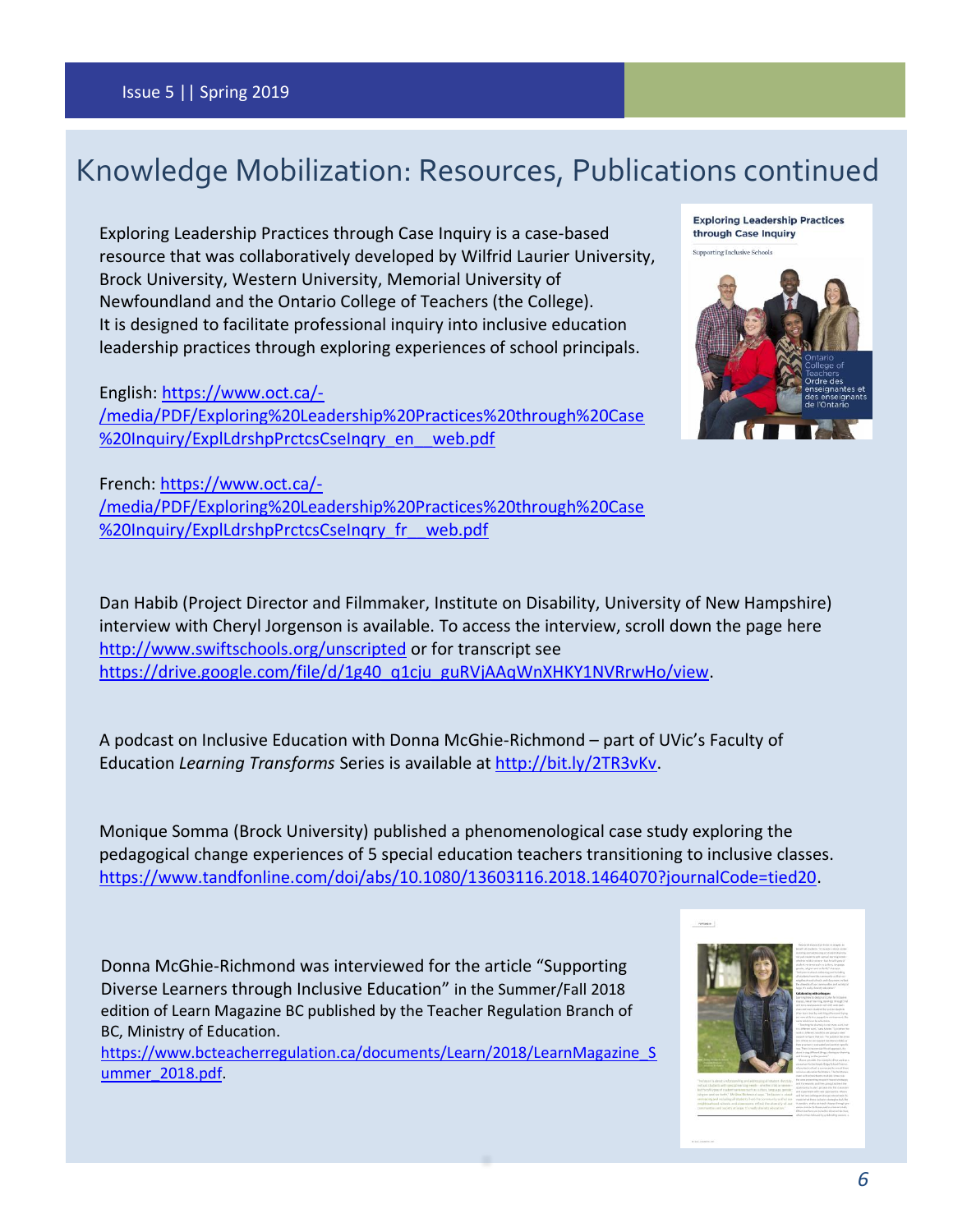### Knowledge Mobilization: Resources, Publications continued

**American Educational Research Association (AERA) 2019**: "Leveraging Education Research in a "Post-Truth" Era: Multimodal Narratives to Democratize Evidence**."**

The Beginning Teacher Study research team was well represented at the conference: Our successful AERA Symposium was titled, *Intersectionalities in Leadership and Inclusive Education Research: Comparative Perspectives from Canada* (Steve Sider, Wilfrid Laurier; Jacqueline Specht, Western University; Donna McGhie-Richmond, University of Victoria; Jeffrey MacCormack, University of Lethbridge; Kimberly Maich, Memorial University; Jhonel Morvan, PhD student, Brock University; Melissa Villella, PhD student, University of Ottawa).

The symposium papers responded to the central question: *How does recent research on inclusive education in Canada inform comparative and international understanding of school leadership in a post-truth era?* Four papers were presented based on research findings that address inequalities and educational opportunities for marginalized youth in Canada. The papers provided interdisciplinary, collaborative, and mixed-methods approaches to respond to the overarching question. The papers included diverse topics (i.e. disability, racialized youth, school leadership) and jurisdictions (English and French speaking).

#### **Special Issue: Exceptionality Education International**

**Special Issue, 2018:** *Teacher Beliefs and Practices* was published in December as Volume 28, issue 3. Anne Jordan of the University of Toronto (OISE) served as guest editor. Topics in this issue range from in-depth analysis of how experienced secondary school teachers tailored their curriculum for literacy at the Grades 9 and 10 level, to broad descriptions of beliefs and practices that indicate good inclusive teaching, and better student outcomes.



*Exceptionality Education International* provides a forum for research and dialogue on topics relevant to the education of people who have been traditionally marginalized in education as the result of ability, culture, ethnicity, gender, language, religion, sexual orientation, and socio-economic status.

**Editors: Jacqueline Specht**, Western University, and **Gabrielle Young** of Memorial University of Newfoundland. **Associate Editors: Jenn de Lugt** of the University of Regina, and **Sharon Penney** of Memorial University of Newfoundland. This online journal is published by Scholarship@Western and is available at<http://ir.lib.uwo.ca/eei/>